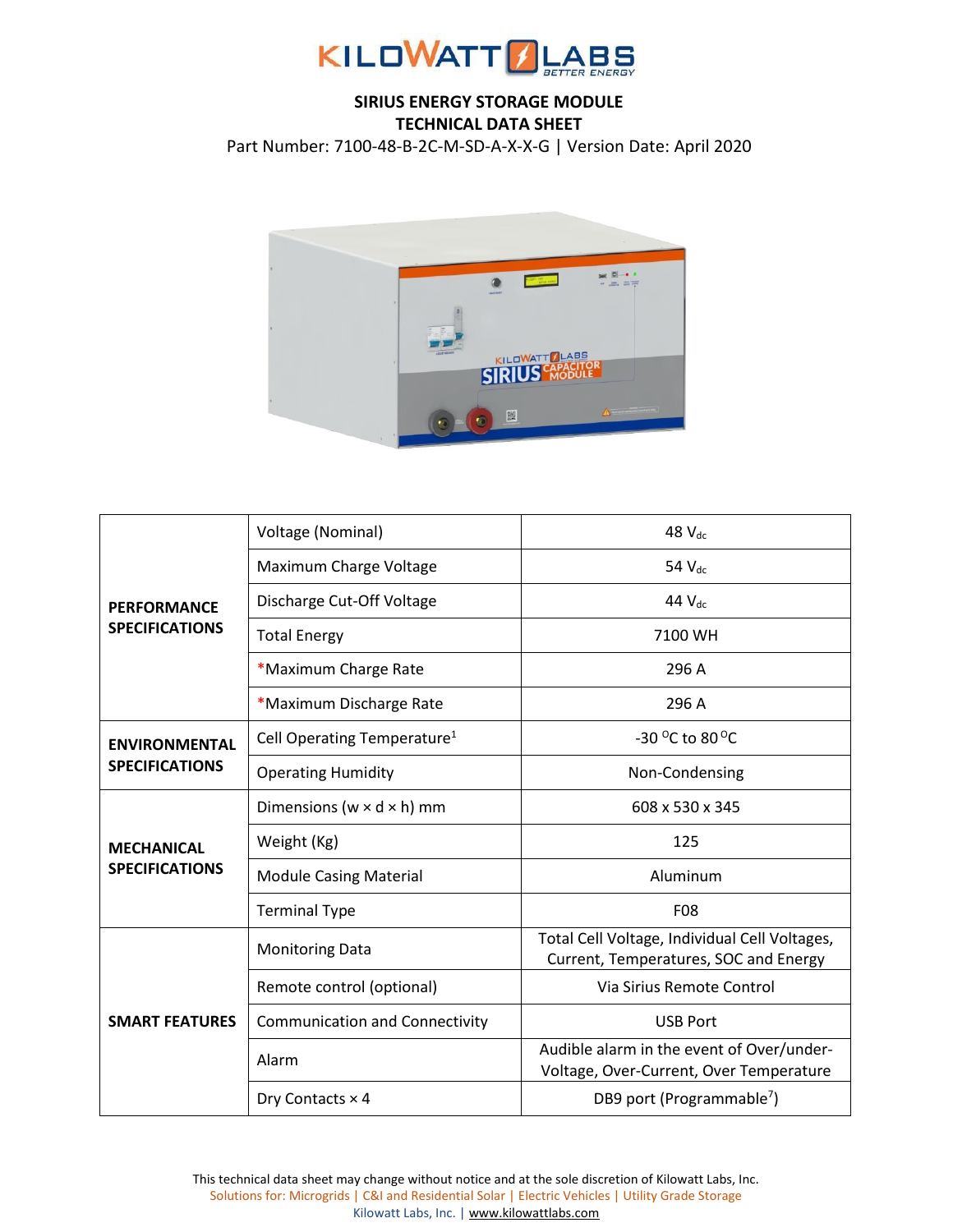

## **SIRIUS ENERGY STORAGE MODULE TECHNICAL DATA SHEET**

Part Number: 7100-48-B-2C-M-SD-A-X-X-G | Version Date: April 2020

| <b>SIRIUSVIEW</b><br><b>SOFTWARE</b>                | <b>Module Monitoring</b>                                                                                           |                                                                                                                                                            | Current, Voltage, Individual Cell Voltage,<br>Temperatures, Total Energy delivered, SOC,<br>Graphs         |
|-----------------------------------------------------|--------------------------------------------------------------------------------------------------------------------|------------------------------------------------------------------------------------------------------------------------------------------------------------|------------------------------------------------------------------------------------------------------------|
|                                                     | <b>System Monitoring</b>                                                                                           |                                                                                                                                                            | Modules Monitoring (connected in parallel<br>or series)                                                    |
| <b>MODULE SERVICE</b><br><b>LIFE</b>                | Projected Cycle Life <sup>2,3</sup>                                                                                |                                                                                                                                                            | 1 million cycles                                                                                           |
|                                                     | Projected Calendar Life <sup>3,4</sup>                                                                             |                                                                                                                                                            | 45 years                                                                                                   |
|                                                     | Shelf Life <sup>5</sup>                                                                                            |                                                                                                                                                            | 10 years                                                                                                   |
|                                                     | Warehousing                                                                                                        |                                                                                                                                                            | Can be stored at any SOC without affecting<br>cycle life                                                   |
| <b>SAFETY</b><br><b>PERFORMANCE</b>                 | Over/under voltage                                                                                                 |                                                                                                                                                            | Hardware protection, Module shut down                                                                      |
|                                                     | <b>Over Current</b>                                                                                                |                                                                                                                                                            | Hardware protection, Module shut down                                                                      |
|                                                     | Over temperature                                                                                                   |                                                                                                                                                            | Hardware protection, Module shut down                                                                      |
|                                                     | <b>Additional Safety</b>                                                                                           |                                                                                                                                                            | 125A 2P DC Circuit Breaker +10A bypass<br>breaker + SSR Protection                                         |
| <b>COMPLIANCE<sup>6</sup></b><br><b>INFORMATION</b> | EN55032:2015, EN55024:2010,<br>EN61000-4-2:2009, EN61000<br>EN61000:2008+A2:2010                                   |                                                                                                                                                            |                                                                                                            |
|                                                     | Alarm                                                                                                              | alarm.                                                                                                                                                     | In case of alarm, immediately rectify/attend to the cause of the                                           |
|                                                     | <b>Physical Damage</b>                                                                                             | In case the Module is physically damaged due to any event, do<br>not install and energize the Module under any circumstances<br>and contact your Reseller. |                                                                                                            |
|                                                     | <b>Short Circuit</b>                                                                                               | Ensure precautions to<br>short-circuit<br>under<br>prevent<br>all<br>circumstances.                                                                        |                                                                                                            |
|                                                     | When connecting to external devices ensure that galvanic<br>Galvanic isolation<br>isolation does not exceed 1000V. |                                                                                                                                                            |                                                                                                            |
| <b>PRECAUTIONS</b>                                  | Charge/Discharge<br>Current                                                                                        | Under no circumstances must the charge/discharge current<br>exceed 296 A.                                                                                  |                                                                                                            |
|                                                     | <b>Charging Voltage</b>                                                                                            | Under no circumstances must the charging voltage exceed 54 Vdc<br>for more than 60 seconds.                                                                |                                                                                                            |
|                                                     | Charge Cycle                                                                                                       | During charge cycle ensure never to exceed constant voltage of<br>54 V <sub>dc</sub> and constant current of 296 A.                                        |                                                                                                            |
|                                                     | Series<br>Connection                                                                                               | series.<br>connected in series.                                                                                                                            | All Modules must be at 100% SOC before connecting in<br>A maximum of 8 Modules with Module Combiner can be |

This technical data sheet may change without notice and at the sole discretion of Kilowatt Labs, Inc. Solutions for: Microgrids | C&I and Residential Solar | Electric Vehicles | Utility Grade Storage Kilowatt Labs, Inc. [| www.kilowattlabs.com](http://www.kilowattlabs.com/)